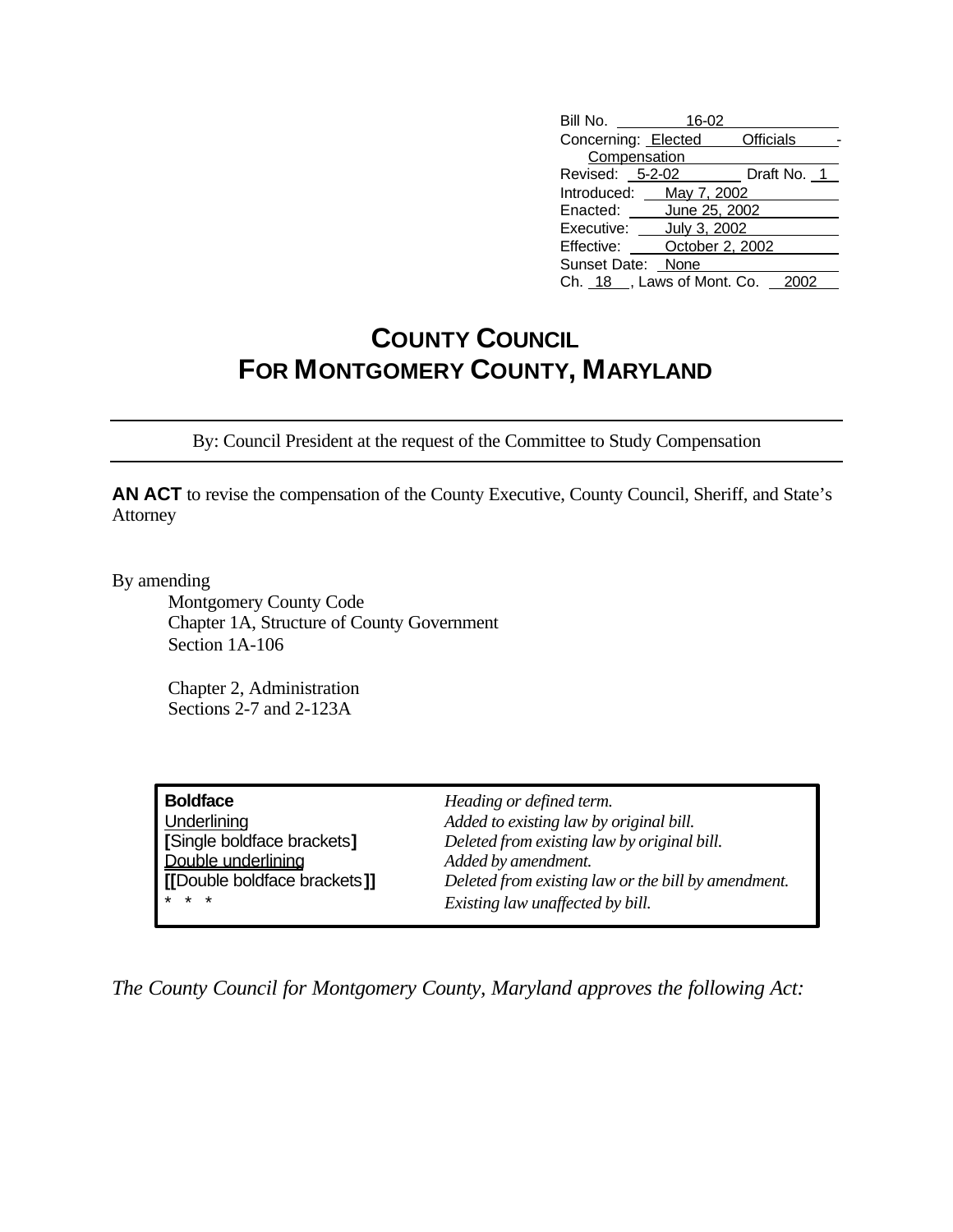| $\mathbf{1}$   | Sec. 1. Sections 1A-106, 2-7, and 2-123A are amended as follows:         |                                                                          |  |
|----------------|--------------------------------------------------------------------------|--------------------------------------------------------------------------|--|
| $\overline{2}$ | 1A-106.                                                                  | <b>Salaries of the County Executive and Councilmembers.</b>              |  |
| 3              | (a)                                                                      | <i>Base salaries.</i> Beginning on December [7, 1998] 2, 2002:           |  |
| $\overline{4}$ |                                                                          | The County Executive receives an annual salary of [\$115,000]<br>(1)     |  |
| 5              |                                                                          | \$136,732;                                                               |  |
| 6              |                                                                          | Councilmembers each receive an annual salary of [\$62,500]<br>(2)        |  |
| 7              |                                                                          | $$72,557$ ; and                                                          |  |
| 8              |                                                                          | The President of the Council receives an additional 10 percent of<br>(3) |  |
| 9              |                                                                          | the salary of other Councilmembers.                                      |  |
| 10             | <u>(b)</u>                                                               | Salary of Executive. The annual salary of the County Executive must be   |  |
| 11             | increased on the following dates to the following amounts:               |                                                                          |  |
| 12             |                                                                          | December 1, 2003<br><u>\$143,569;</u><br>(1)                             |  |
| 13             |                                                                          | December 6, 2004<br>\$150,747;<br>(2)                                    |  |
| 14             |                                                                          | (3)<br>December 5, 2005<br><u>\$158,285.</u>                             |  |
| 15             | $[(b)]$ (c) Annual adjustments. [The] Beginning on December 1, 2003, the |                                                                          |  |
| 16             | salaries of [the County Executive and] the Councilmembers must be        |                                                                          |  |
| 17             | [adjusted] increased each year on the first Monday in December by 100    |                                                                          |  |
| 18             | percent of the annual average [change] increase, if any, in the Consumer |                                                                          |  |
| 19             | Price Index for All Urban Consumers for the Washington Metropolitan      |                                                                          |  |
| 20             | Area, or any successor index, from September of the previous year to     |                                                                          |  |
| 21             | September of that year. Beginning on December 4, 2006, the salary of     |                                                                          |  |
| 22             | the County Executive must be increased each year on the first Monday     |                                                                          |  |
| 23             | in December by 100 percent of the annual average increase, if any, in    |                                                                          |  |
| 24             | the Consumer Price Index for All Urban Consumers for the Washington      |                                                                          |  |
| 25             | <u>Metropolitan Area, or any successor index, from September of the</u>  |                                                                          |  |
| 26             | <u>previous year to September of that year.</u>                          |                                                                          |  |
| 27             | $[(c)]$ $(d)$                                                            | $\ast$<br>$\ast$<br>∗                                                    |  |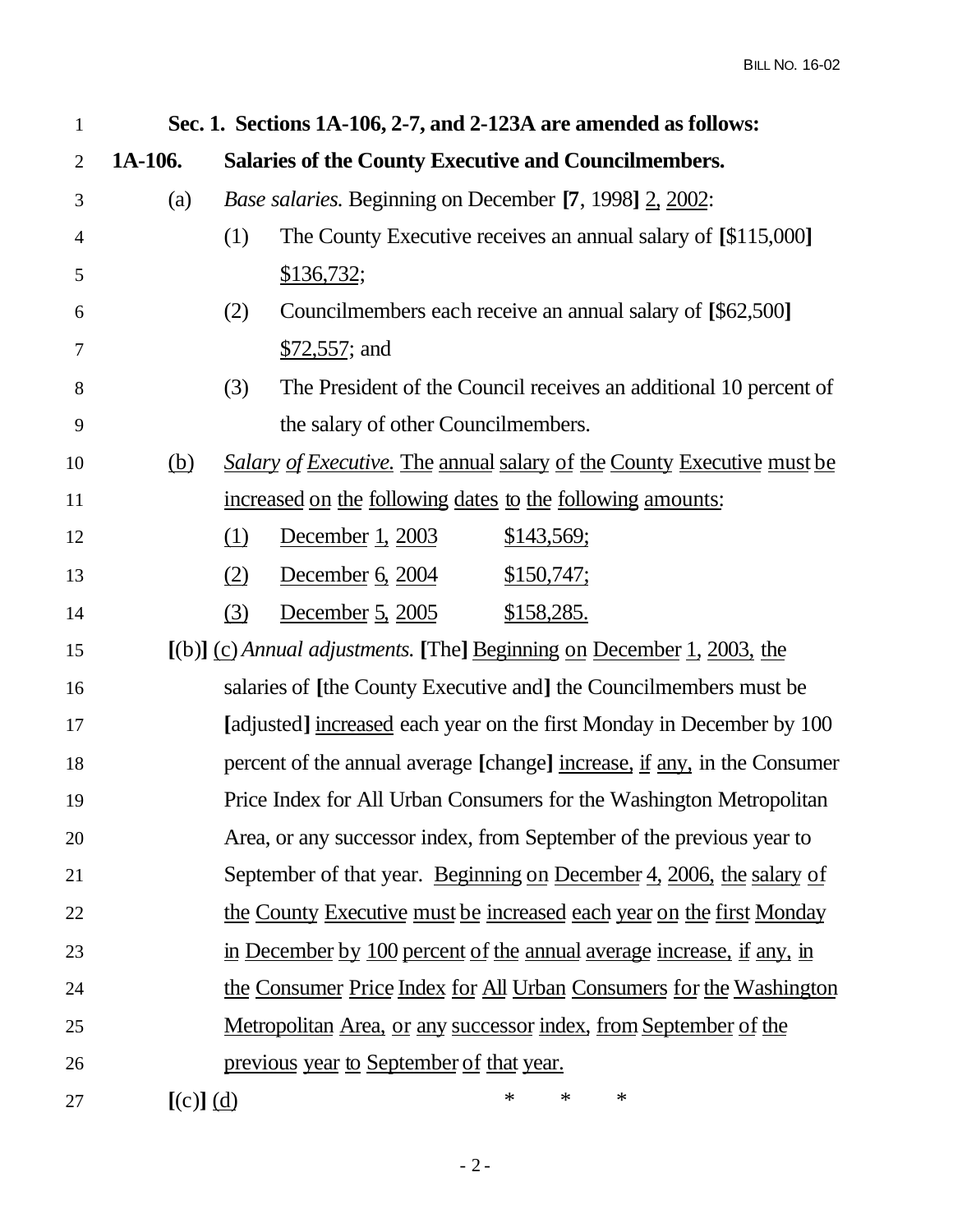**2-7. Location of Sheriff's office; compensation of Sheriff; required use of vehicle.**

| 30 |            | $\ast$<br>$\ast$<br>$\ast$                                                    |  |
|----|------------|-------------------------------------------------------------------------------|--|
| 31 | (b)        | The Sheriff receives an annual salary of [\$89,500] \$102,000. [The           |  |
| 32 |            | salary must be adjusted on the first day of the term of office of the         |  |
| 33 |            | person elected to that office on November 2, 1998, and thereafter]            |  |
| 34 |            | <u>Beginning on December 1, 2003, the salary of the Sheriff must be</u>       |  |
| 35 |            | increased each year on the annual anniversary of the first day of the         |  |
| 36 |            | term of office by the annual average percentage, <u>if any</u> , by which the |  |
| 37 |            | Consumer Price Index for All Urban Consumers for the Washington-              |  |
| 38 |            | Baltimore Metropolitan Area, or any successor index, for September            |  |
| 39 |            | [changed] increased from the preceding September.                             |  |
| 40 |            | ∗<br>$\ast$<br>∗                                                              |  |
| 41 | $2-123A.$  | <b>Compensation of the State's Attorney.</b>                                  |  |
| 42 | (a)        | The State's Attorney receives an annual salary of [\$110,000. The salary      |  |
| 43 |            | is] \$128,898, effective on January [4, 1999] 6, 2003. [, and]                |  |
| 44 | <u>(b)</u> | <u>The annual salary of the State's Attorney must be increased on the</u>     |  |
| 45 |            | <u>following dates to the following amounts:</u>                              |  |
| 46 |            | <u>\$135,343;</u><br>(1)<br><u>January 5, 2004</u>                            |  |
| 47 |            | <u>January 3, 2005</u><br>\$142,110;<br>(2)                                   |  |
| 48 |            | \$149,215.<br>(3)<br><u>January 2, 2006</u>                                   |  |
| 49 | (c)        | Beginning on January 2, 2007, the salary of the State's Attorney must be      |  |
| 50 |            | adjusted annually on the first Monday in January by the annual average        |  |
| 51 |            | percentage, if any, by which the Consumer Price Index for All Urban           |  |
| 52 |            | Consumers for the Washington-Baltimore Metropolitan Area, or any              |  |
| 53 |            | successor index, for September [changed] increased from the preceding         |  |
| 54 |            | September.                                                                    |  |